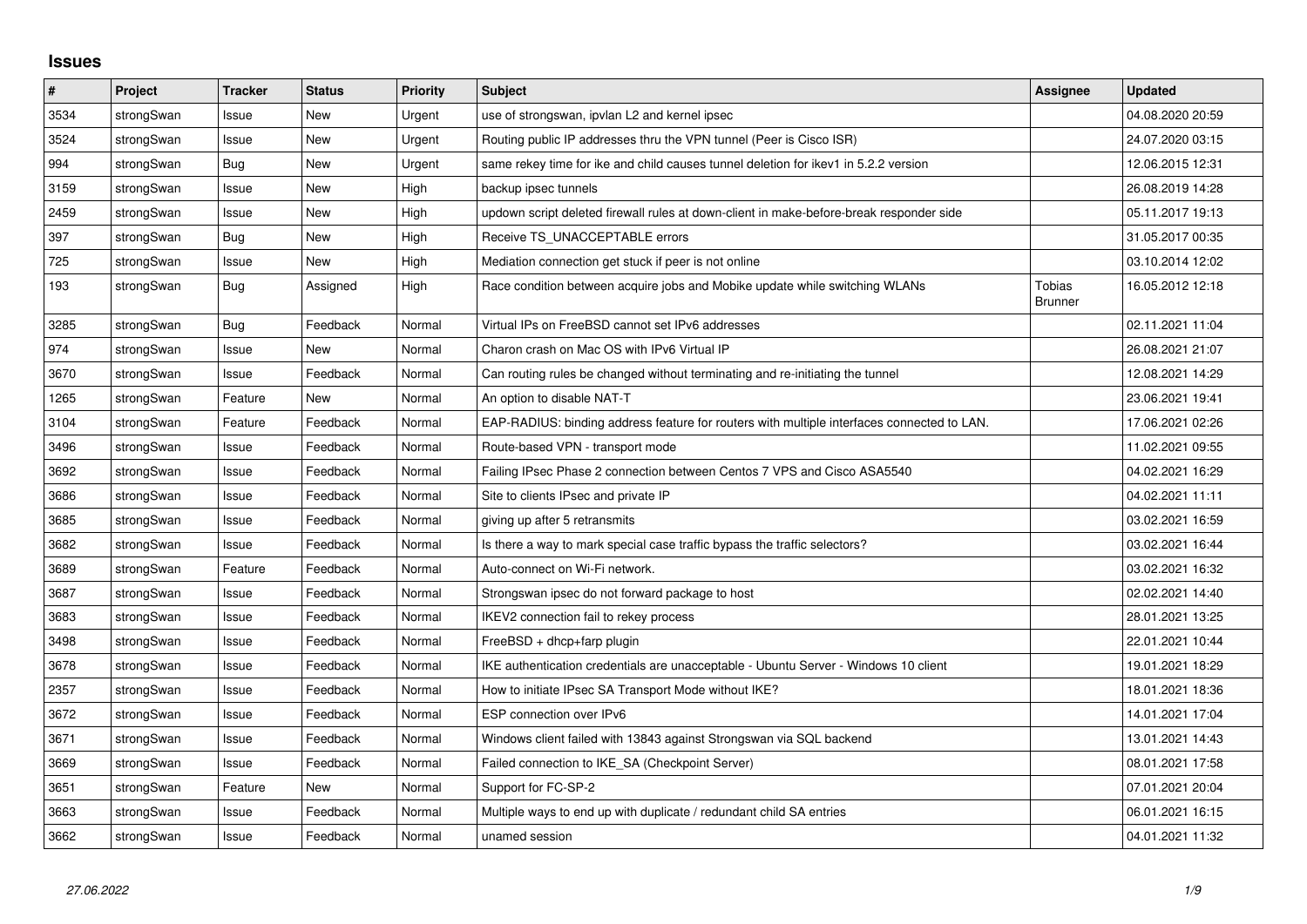| $\pmb{\#}$ | Project    | <b>Tracker</b> | <b>Status</b> | <b>Priority</b> | Subject                                                                                                                             | <b>Assignee</b> | <b>Updated</b>   |
|------------|------------|----------------|---------------|-----------------|-------------------------------------------------------------------------------------------------------------------------------------|-----------------|------------------|
| 3652       | strongSwan | Issue          | Feedback      | Normal          | In strongswan ipsec.conf, how to set the "ike" parameters so that it can support all hash Algorithm<br>and DH group server support? |                 | 08.12.2020 12:35 |
| 3654       | strongSwan | Issue          | Feedback      | Normal          | The L2tp/ipsec tunnel interface will not be delete when the connect abnormal interrupt.                                             |                 | 08.12.2020 12:24 |
| 3653       | strongSwan | Feature        | Feedback      | Normal          | Is there any possibility to pass any non-standard parameters for tunnels (ike or child sa) for use by<br>custom plugin?             |                 | 08.12.2020 11:03 |
| 3650       | strongSwan | Issue          | Feedback      | Normal          | HA behaves very strange                                                                                                             |                 | 04.12.2020 08:53 |
| 3647       | strongSwan | Issue          | Feedback      | Normal          | Is it possible to receive INTERNAL_IP4_SUBNET attributes in updown scripts                                                          |                 | 02.12.2020 17:06 |
| 3643       | strongSwan | lssue          | Feedback      | Normal          | Strongswan and FRR NHRP                                                                                                             |                 | 01.12.2020 10:55 |
| 3642       | strongSwan | Issue          | Feedback      | Normal          | How to distinguish encapsulated packets from different interfaces                                                                   |                 | 30.11.2020 09:38 |
| 3640       | strongSwan | lssue          | Feedback      | Normal          | Problem surfing via VPN form Android APK on a sepcific Mobile Operator                                                              |                 | 26.11.2020 11:43 |
| 3630       | strongSwan | Issue          | Feedback      | Normal          | The certificate is loaded but not used.                                                                                             |                 | 18.11.2020 10:29 |
| 3628       | strongSwan | Issue          | Feedback      | Normal          | Constant `retransmit` while establishing CHILD SA                                                                                   |                 | 16.11.2020 10:14 |
| 3629       | strongSwan | Issue          | Feedback      | Normal          | IPSec enc only on specific dport/proto                                                                                              |                 | 16.11.2020 10:04 |
| 3625       | strongSwan | lssue          | Feedback      | Normal          | Always on VPN when the client is on the same LAN as the VPN server                                                                  |                 | 10.11.2020 18:45 |
| 3618       | strongSwan | Issue          | Feedback      | Normal          | Use side-band to configure strongswan's                                                                                             |                 | 09.11.2020 10:38 |
| 3616       | strongSwan | Issue          | Feedback      | Normal          | With Strongswan 5.7.2, unique=never not allowing multiple clients to establish tunnels with same<br>identity                        |                 | 05.11.2020 12:32 |
| 3617       | strongSwan | lssue          | Feedback      | Normal          | full-offload swanctl.conf                                                                                                           |                 | 03.11.2020 17:24 |
| 3614       | strongSwan | Issue          | Feedback      | Normal          | Certificate renewal for about to expire certificates                                                                                |                 | 30.10.2020 13:30 |
| 3607       | strongSwan | Issue          | Feedback      | Normal          | statusall option reports transport established two or three times per IP at start-up                                                |                 | 27.10.2020 16:48 |
| 3611       | strongSwan | lssue          | Feedback      | Normal          | Unable to Send Traffic Using NAT on EC2 Instance                                                                                    |                 | 27.10.2020 16:35 |
| 3610       | strongSwan | Issue          | Feedback      | Normal          | farp plugin conflicts with DHCP service                                                                                             |                 | 26.10.2020 18:06 |
| 3609       | strongSwan | lssue          | Feedback      | Normal          | Potential DNS server IP address conflicts                                                                                           |                 | 26.10.2020 11:12 |
| 3597       | strongSwan | Issue          | Feedback      | Normal          | IPSec Client on CentOS 8 - Can't connect using ShrewSoft VPN config file                                                            |                 | 21.10.2020 16:38 |
| 3604       | strongSwan | Issue          | Feedback      | Normal          | Email Notification on down status                                                                                                   |                 | 21.10.2020 10:54 |
| 3596       | strongSwan | Issue          | Feedback      | Normal          | no issuer certificate found for                                                                                                     |                 | 21.10.2020 03:27 |
| 3603       | strongSwan | Issue          | Feedback      | Normal          | dns issue in config mode                                                                                                            |                 | 20.10.2020 11:50 |
| 3592       | strongSwan | Issue          | Feedback      | Normal          | Tunnel reported as established but log show "found encrypted payload, but no transform set"                                         |                 | 20.10.2020 10:37 |
| 3598       | strongSwan | Issue          | Feedback      | Normal          | swanctl on Windows: Support aborting execution                                                                                      |                 | 19.10.2020 15:01 |
| 3593       | strongSwan | Issue          | Feedback      | Normal          | Need variable tracking make_before_break state into updown scripts                                                                  |                 | 13.10.2020 09:59 |
| 3588       | strongSwan | Issue          | Feedback      | Normal          | VPN setup over 4G                                                                                                                   |                 | 08.10.2020 14:13 |
| 3573       | strongSwan | Issue          | Feedback      | Normal          | ike2 and transit traffic                                                                                                            |                 | 05.10.2020 10:55 |
| 3580       | strongSwan | Issue          | Feedback      | Normal          | encapsulation and packets not routing into tunnel problems                                                                          |                 | 02.10.2020 10:03 |
| 3577       | strongSwan | Issue          | Feedback      | Normal          | StrongSwan Connection adding and deleting over network.                                                                             |                 | 28.09.2020 15:13 |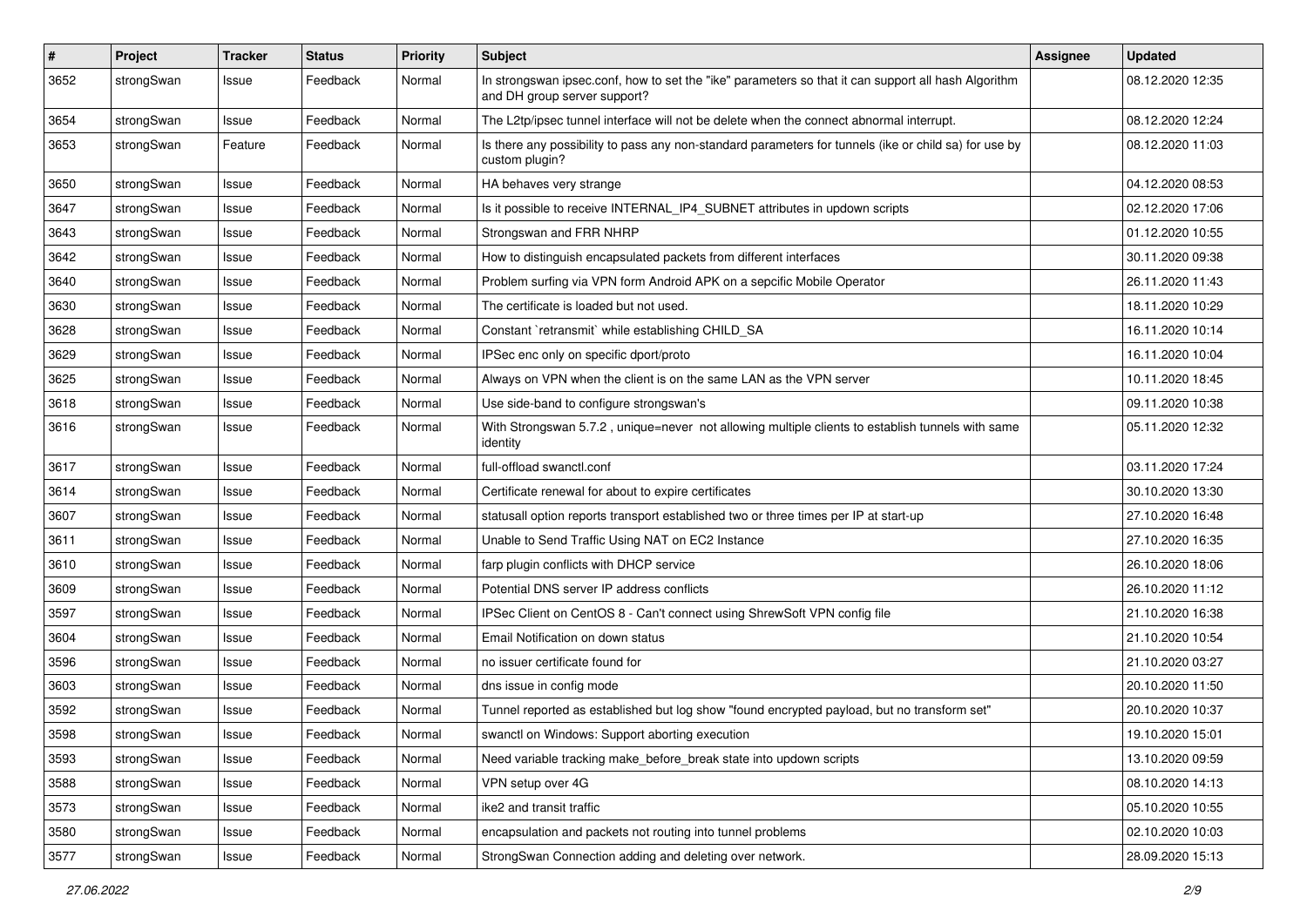| $\pmb{\#}$ | Project    | <b>Tracker</b> | <b>Status</b> | <b>Priority</b> | <b>Subject</b>                                                                          | <b>Assignee</b> | <b>Updated</b>   |
|------------|------------|----------------|---------------|-----------------|-----------------------------------------------------------------------------------------|-----------------|------------------|
| 3578       | strongSwan | lssue          | Feedback      | Normal          | ipsec connection to FortiClient VPN                                                     |                 | 28.09.2020 15:08 |
| 3576       | strongSwan | Issue          | Feedback      | Normal          | strongswan on openwrt virtual ip inside ipsec tunnel                                    |                 | 25.09.2020 17:01 |
| 3575       | strongSwan | Issue          | Feedback      | Normal          | Tunnel of IPv6 Over IPv4 not accespting Jumbo Packets                                   |                 | 23.09.2020 16:44 |
| 3568       | strongSwan | Issue          | Feedback      | Normal          | vpn connection is unstable                                                              |                 | 23.09.2020 16:28 |
| 3566       | strongSwan | Issue          | Feedback      | Normal          | Number of simultaneous connections limited to 1000 in a cluster                         |                 | 18.09.2020 09:46 |
| 3565       | strongSwan | Issue          | Feedback      | Normal          | Filtering out logs or plugin in to do so                                                |                 | 16.09.2020 11:45 |
| 3564       | strongSwan | lssue          | Feedback      | Normal          | Out of order packets are generated if strong swan is running on multiple cores          |                 | 16.09.2020 10:01 |
| 3561       | strongSwan | Issue          | Feedback      | Normal          | Azure P2S VPN Linux connection error                                                    |                 | 15.09.2020 12:22 |
| 3558       | strongSwan | lssue          | Feedback      | Normal          | deleting half open IKE SA with x.x.x.x after timeout with iOS device                    |                 | 05.09.2020 21:23 |
| 3536       | strongSwan | Issue          | Feedback      | Normal          | When Create multiple tunnels restart ipsec service will establish fail.                 |                 | 03.09.2020 13:58 |
| 3537       | strongSwan | Issue          | Feedback      | Normal          | IPv6 Packets are not transferred from server to client through IPSec using RPC protocol |                 | 01.09.2020 12:50 |
| 3552       | strongSwan | Issue          | Feedback      | Normal          | Internet disconnects after once VPN is established                                      |                 | 30.08.2020 05:35 |
| 3545       | strongSwan | Issue          | New           | Normal          | Configuration model for multiple-VRF tunnel endpoints                                   |                 | 18.08.2020 13:50 |
| 3392       | strongSwan | Issue          | Feedback      | Normal          | mark=%unique and no Internet-connection with VPN                                        |                 | 31.07.2020 15:26 |
| 3490       | strongSwan | lssue          | Feedback      | Normal          | Selecting incorrect auth mode for IKEv1                                                 |                 | 21.07.2020 21:26 |
| 3516       | strongSwan | Issue          | Feedback      | Normal          | Close IKE_SA after expiry without rekey/reauth                                          |                 | 20.07.2020 19:32 |
| 2701       | strongSwan | Issue          | New           | Normal          | Low bandwidth when Iperfing data thorugh IPSEC tunnel                                   |                 | 07.07.2020 13:38 |
| 3499       | strongSwan | Issue          | Feedback      | Normal          | ISAKMP Signature hash algorithm / EAP-TLS Authentification                              |                 | 30.06.2020 10:40 |
| 3500       | strongSwan | Issue          | Feedback      | Normal          | swanctl --list-cert not listing all certs                                               |                 | 29.06.2020 15:25 |
| 3442       | strongSwan | Issue          | Feedback      | Normal          | Apply policy based on network interface in transport mode                               |                 | 13.05.2020 10:53 |
| 3441       | strongSwan | Feature        | New           | Normal          | [Android] Lock modification of VPN configurations on work devices                       |                 | 11.05.2020 10:00 |
| 2160       | strongSwan | Issue          | Feedback      | Normal          | support for opportunistic encryption                                                    |                 | 06.05.2020 10:32 |
| 3422       | strongSwan | Feature        | Feedback      | Normal          | Allow multiple local.id to be specified in a single connection?                         |                 | 23.04.2020 13:19 |
| 3400       | strongSwan | Issue          | Feedback      | Normal          | Windows 10 IKEv2 rekeying fails                                                         |                 | 16.04.2020 17:08 |
| 3403       | strongSwan | Issue          | Feedback      | Normal          | IKEv2 natd false detection                                                              |                 | 09.04.2020 14:19 |
| 3398       | strongSwan | Feature        | New           | Normal          | Android client - allow configuring eap_id with EAP-TLS                                  |                 | 06.04.2020 23:19 |
| 3389       | strongSwan | Issue          | Feedback      | Normal          | Child SAs not getting created after rekeying                                            |                 | 30.03.2020 15:45 |
| 817        | strongSwan | Issue          | Feedback      | Normal          | <b>IKEv2 IPv6 Router Advertisement</b>                                                  |                 | 27.03.2020 17:14 |
| 1057       | strongSwan | Feature        | <b>New</b>    | Normal          | conn switching based on eap identity                                                    |                 | 24.03.2020 10:14 |
| 3377       | strongSwan | Issue          | Feedback      | Normal          | Interface ID not configured during HA synchronization                                   |                 | 18.03.2020 10:15 |
| 3366       | strongSwan | Issue          | Feedback      | Normal          | Uninstall "any" trap policy if start action=trap with virtual IPs is used               |                 | 13.03.2020 14:57 |
| 3342       | strongSwan | Issue          | Feedback      | Normal          | Certain fields in Storngswan on Firestick4K are not editable                            |                 | 20.02.2020 09:36 |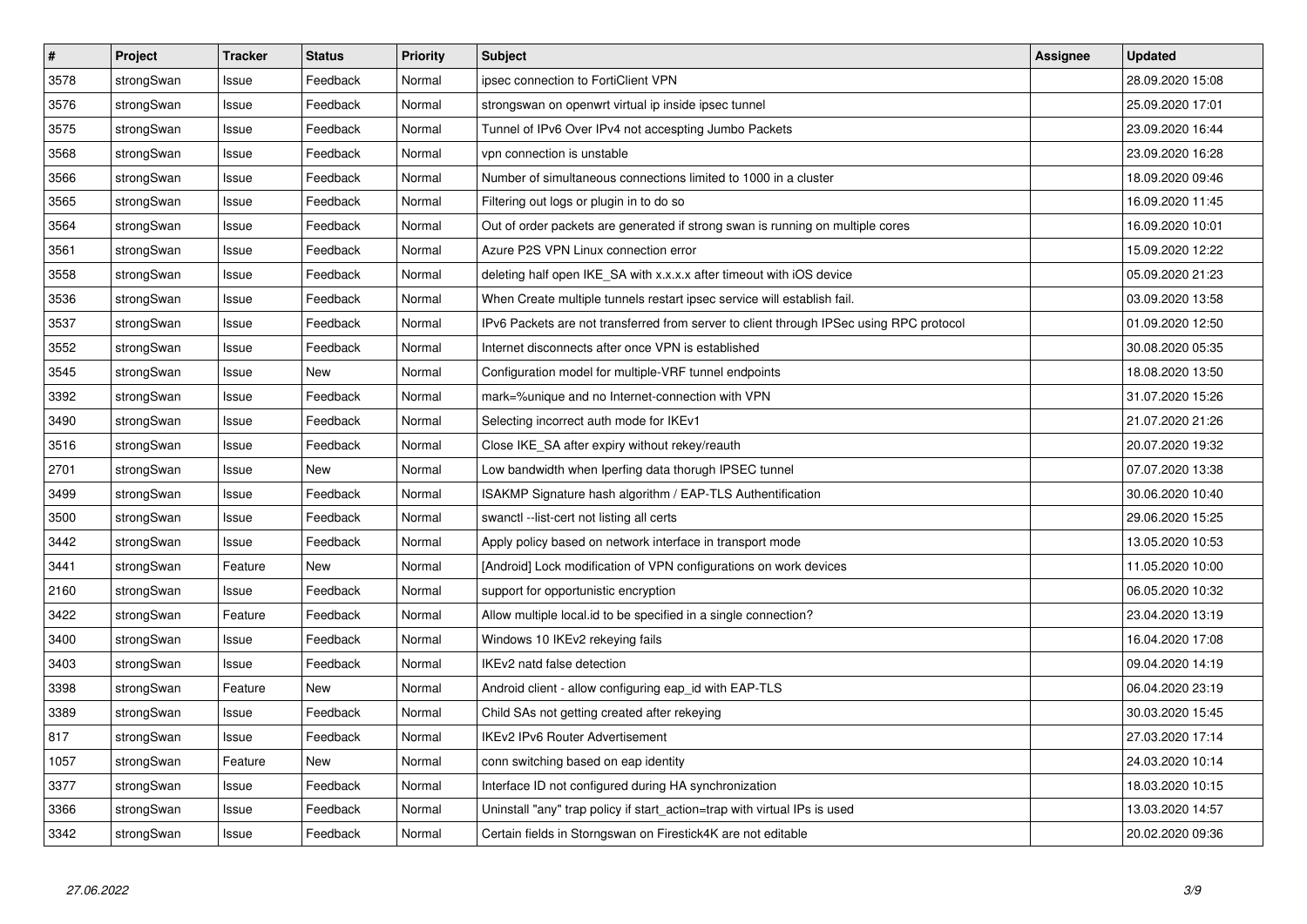| $\pmb{\#}$ | Project    | <b>Tracker</b> | <b>Status</b> | <b>Priority</b> | <b>Subject</b>                                                                                              | Assignee | <b>Updated</b>   |
|------------|------------|----------------|---------------|-----------------|-------------------------------------------------------------------------------------------------------------|----------|------------------|
| 3326       | strongSwan | Issue          | New           | Normal          | update custom routing table (table 220 by default) with new routes if new networks and routes<br>appear     |          | 10.02.2020 12:01 |
| 3307       | strongSwan | Issue          | Feedback      | Normal          | Probable non compliance with RFC 7296 wrt traffic selector narrowing?                                       |          | 14.01.2020 16:19 |
| 3304       | strongSwan | Issue          | Feedback      | Normal          | Found unsupported critical X.509 extension: X509v3 Name Constraints                                         |          | 13.01.2020 14:50 |
| 3298       | strongSwan | Issue          | New           | Normal          | strategies to improve strongswan performance per single SA                                                  |          | 23.12.2019 14:05 |
| 3282       | strongSwan | Issue          | Feedback      | Normal          | Android VPN client keeps retrying in airplane mode                                                          |          | 29.11.2019 16:06 |
| 3268       | strongSwan | Issue          | Feedback      | Normal          | Traffic disruption -- policy-based VPN to AWS VPN service                                                   |          | 15.11.2019 16:53 |
| 3254       | strongSwan | Issue          | Feedback      | Normal          | Log level in android level                                                                                  |          | 08.11.2019 08:36 |
| 104        | strongSwan | Feature        | Feedback      | Normal          | Postgresql Db Support                                                                                       |          | 04.09.2019 10:05 |
| 3162       | strongSwan | Feature        | Feedback      | Normal          | Strongswan Android support for default DNS suffixes (UNITY_DEF_DOMAIN flag)                                 |          | 29.08.2019 10:29 |
| 3151       | strongSwan | Issue          | Feedback      | Normal          | Forecast stops forwarding multicast                                                                         |          | 26.08.2019 14:06 |
| 3154       | strongSwan | Issue          | Feedback      | Normal          | signature validation failed only with sha2                                                                  |          | 20.08.2019 11:51 |
| 3135       | strongSwan | Feature        | Feedback      | Normal          | Android client - settings for connection re-try                                                             |          | 12.08.2019 16:32 |
| 3122       | strongSwan | Issue          | Feedback      | Normal          | Strongswan software iterupts                                                                                |          | 18.07.2019 02:27 |
| 3097       | strongSwan | Issue          | Feedback      | Normal          | charon restart behaviour                                                                                    |          | 24.06.2019 16:09 |
| 3075       | strongSwan | Feature        | New           | Normal          | <b>IPsec Labelling</b>                                                                                      |          | 29.05.2019 17:09 |
| 3072       | strongSwan | lssue          | Feedback      | Normal          | Windows 10: setting WFP SA SPI fails with error 0x80320014                                                  |          | 29.05.2019 14:34 |
| 2750       | strongSwan | Issue          | Feedback      | Normal          | setting WFP SA SPI failed: 0x80320035                                                                       |          | 27.05.2019 11:59 |
| 2966       | strongSwan | Issue          | Feedback      | Normal          | Problems with large amount of subnets in leftsubnet configuration                                           |          | 02.04.2019 10:35 |
| 2972       | strongSwan | Feature        | Feedback      | Normal          | how to add X509v3 Key Usage: Key Encipherment                                                               |          | 13.03.2019 13:59 |
| 2964       | strongSwan | Issue          | Feedback      | Normal          | Route to IKE Gateway Fails to Update Under Particular Configuration                                         |          | 13.03.2019 10:38 |
| 2958       | strongSwan | Issue          | Feedback      | Normal          | Trap policies with unspecified remote IP covering multiple specific ports constantly produce new<br>IKE_SAs |          | 11.03.2019 15:03 |
| 2870       | strongSwan | Issue          | Feedback      | Normal          | DNS resolution outside of tunnel if DNS server is in remote TS                                              |          | 22.01.2019 11:06 |
| 2400       | strongSwan | Issue          | Feedback      | Normal          | Is DPD supposed to detect dead tunnel, or dead IKE instance                                                 |          | 11.01.2019 22:53 |
| 2835       | strongSwan | Issue          | Feedback      | Normal          | Rekeyed SA can't be deleted in standby node                                                                 |          | 19.12.2018 02:52 |
| 2816       | strongSwan | lssue          | Feedback      | Normal          | order of DNS entries is reversed in /etc/resolv.conf                                                        |          | 06.11.2018 10:41 |
| 2814       | strongSwan | Feature        | Feedback      | Normal          | Force Keepalive Packets if There is no NAT                                                                  |          | 29.10.2018 15:47 |
| 2793       | strongSwan | Feature        | Feedback      | Normal          | Remote identity with certificate                                                                            |          | 15.10.2018 10:20 |
| 2729       | strongSwan | Feature        | Feedback      | Normal          | Does Swanctl provide the same option as Ipsec with the rightID using a %?                                   |          | 20.09.2018 17:37 |
| 2726       | strongSwan | Issue          | Feedback      | Normal          | Strongswan selects wrong source IP                                                                          |          | 23.08.2018 13:38 |
| 2707       | strongSwan | Feature        | New           | Normal          | More attributes taken/translated from radius attributes                                                     |          | 14.07.2018 15:21 |
| 2621       | strongSwan | Issue          | Feedback      | Normal          | Android: VPN connection stops working, strongSwan shows Connected                                           |          | 06.07.2018 13:06 |
| 2691       | strongSwan | Issue          | New           | Normal          | Strongswan and KSOFTIRQ cpu utilization                                                                     |          | 26.06.2018 14:34 |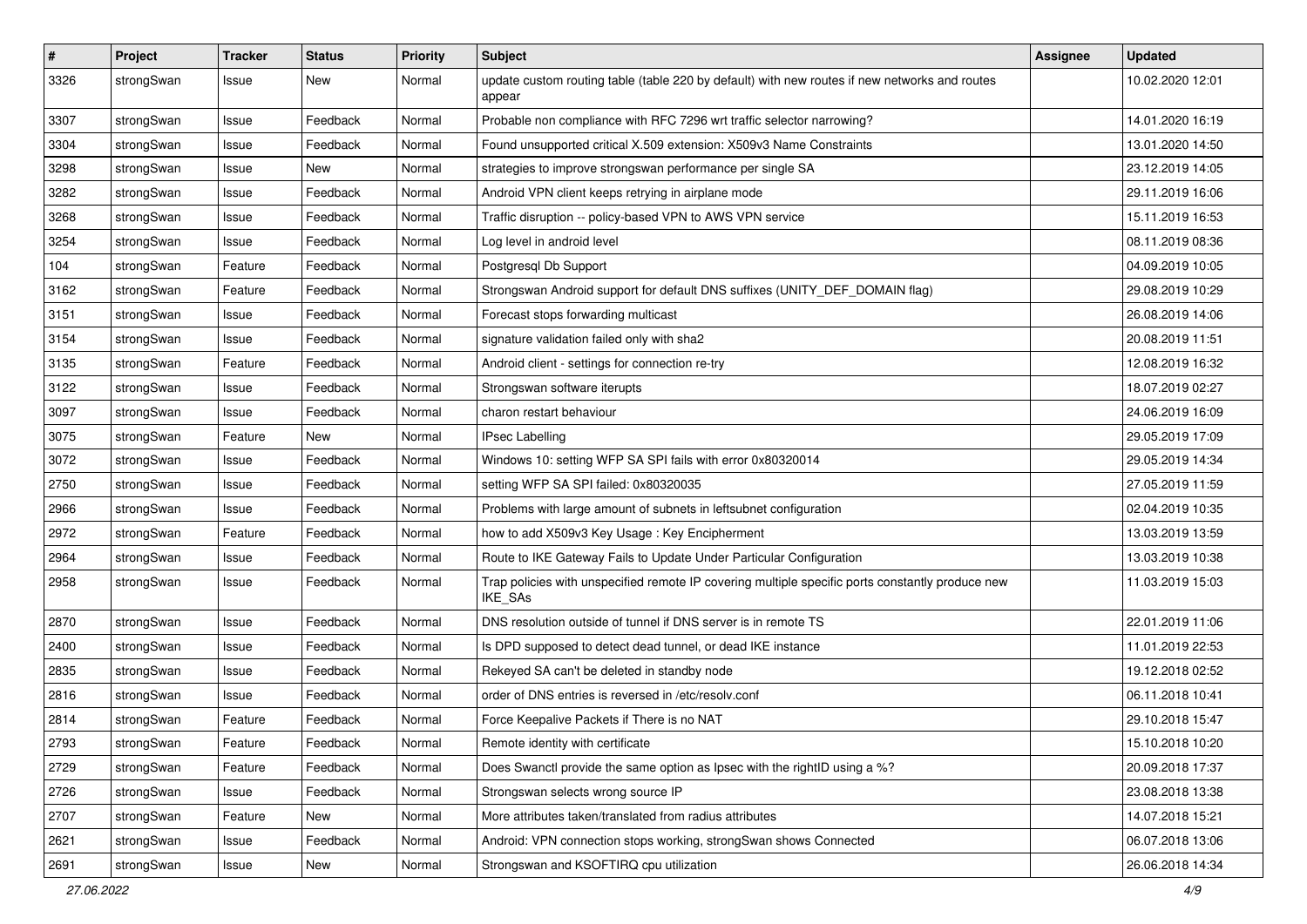| $\vert$ # | Project    | <b>Tracker</b> | <b>Status</b> | <b>Priority</b> | <b>Subject</b>                                                                                                                                          | <b>Assignee</b> | <b>Updated</b>   |
|-----------|------------|----------------|---------------|-----------------|---------------------------------------------------------------------------------------------------------------------------------------------------------|-----------------|------------------|
| 2682      | strongSwan | Issue          | New           | Normal          | IMV/IMC (re)Attestation                                                                                                                                 |                 | 07.06.2018 21:25 |
| 2678      | strongSwan | Issue          | Feedback      | Normal          | Phase 1 issue                                                                                                                                           |                 | 07.06.2018 20:06 |
| 2671      | strongSwan | Issue          | New           | Normal          | Passing user-supplied cerificate file names to charon-nm is problematic                                                                                 |                 | 23.05.2018 21:27 |
| 2668      | strongSwan | Feature        | Feedback      | Normal          | UE shall include the DEVICE_IDENTITY Notify payload                                                                                                     |                 | 22.05.2018 13:48 |
| 352       | strongSwan | Issue          | Feedback      | Normal          | unable to allocate SPIs from kernel when running 32 bit binaries on 64 bit Linux                                                                        |                 | 17.04.2018 14:59 |
| 2618      | strongSwan | Issue          | Feedback      | Normal          | Query regarding assignment of Tunnel IP                                                                                                                 |                 | 09.04.2018 10:57 |
| 2580      | strongSwan | Issue          | Feedback      | Normal          | [CFG] handling xx attribute failed in Android or Ubuntu, but works in macOS                                                                             |                 | 09.03.2018 17:49 |
| 2560      | strongSwan | Issue          | Feedback      | Normal          | Duplicate CA cert requests sent                                                                                                                         |                 | 28.02.2018 10:54 |
| 1068      | strongSwan | <b>Bug</b>     | Feedback      | Normal          | strongswan 5.3.2 and IKEv1 in transport mode causes NO_PROPOSAL_CHOSEN error                                                                            |                 | 26.01.2018 13:30 |
| 2495      | strongSwan | Feature        | Feedback      | Normal          | LibreSSL Plugin                                                                                                                                         |                 | 13.12.2017 09:29 |
| 2446      | strongSwan | Issue          | Feedback      | Normal          | Traffic loss during IKE reauth despite make-before-break enabled                                                                                        |                 | 27.11.2017 17:12 |
| 2464      | strongSwan | Issue          | <b>New</b>    | Normal          | How to Loadbalance strongswan IPsec via NGINX?                                                                                                          |                 | 12.11.2017 19:16 |
| 2077      | strongSwan | Issue          | Feedback      | Normal          | Grace period before reassigning offline IP lease                                                                                                        |                 | 06.10.2017 10:44 |
| 2432      | strongSwan | Issue          | New           | Normal          | PLUTO_ME can be different for up-client and down-client                                                                                                 |                 | 21.09.2017 11:57 |
| 2411      | strongSwan | Issue          | Feedback      | Normal          | VPN server name resolution is done via overlay DNS server upon IKE disconnect                                                                           |                 | 22.08.2017 10:42 |
| 2394      | strongSwan | Issue          | Feedback      | Normal          | IP is not assigned after re-authentication                                                                                                              |                 | 04.08.2017 19:03 |
| 2361      | strongSwan | Feature        | New           | Normal          | Import .sswan files from NetworkManager                                                                                                                 |                 | 12.06.2017 15:25 |
| 2095      | strongSwan | Feature        | Feedback      | Normal          | Support liveness check in Strongswan                                                                                                                    |                 | 31.05.2017 00:56 |
| 1559      | strongSwan | Feature        | Feedback      | Normal          | Expose received XAUTH/EAP username/password prompts via VICI, send secrets via VICI on<br>prompt                                                        |                 | 09.05.2017 16:28 |
| 2319      | strongSwan | Issue          | Feedback      | Normal          | gives up trying to bring up connection after DNS SERVFAIL                                                                                               |                 | 08.05.2017 15:41 |
| 2307      | strongSwan | Feature        | Feedback      | Normal          | Permit installation of trap policy for CHILD_SA configurations with unset local_addrs                                                                   |                 | 26.04.2017 15:04 |
| 2273      | strongSwan | Bug            | Feedback      | Normal          | Unable to install strongswan client helper on OSX El Capitan                                                                                            |                 | 10.03.2017 15:34 |
| 2260      | strongSwan | Issue          | New           | Normal          | Number of CHILD_SA for a single connection grows over time                                                                                              |                 | 28.02.2017 13:46 |
| 2203      | strongSwan | Issue          | Feedback      | Normal          | Protecting symetric traffic using high availability in gateway to gateway setup (both active)                                                           |                 | 15.02.2017 14:20 |
| 2202      | strongSwan | Feature        | Feedback      | Normal          | Radius NAS IP to be specified                                                                                                                           |                 | 18.01.2017 17:58 |
| 2184      | strongSwan | Issue          | Feedback      | Normal          | configuration with multiple RSA keys                                                                                                                    |                 | 14.12.2016 13:09 |
| 2185      | strongSwan | Feature        | Feedback      | Normal          | INTERNAL_IP4_SUBNET Attribute Support in Android Client                                                                                                 |                 | 10.12.2016 01:14 |
| 2178      | strongSwan | Issue          | New           | Normal          | ha and updown                                                                                                                                           |                 | 01.12.2016 13:53 |
| 2165      | strongSwan | Feature        | Feedback      | Normal          | missing LIBRESSL_VERSION_NUMBER support                                                                                                                 |                 | 03.11.2016 09:23 |
| 1082      | strongSwan | Feature        | Feedback      | Normal          | Framed-Route to set leftsubnet                                                                                                                          |                 | 07.10.2016 10:02 |
| 2112      | strongSwan | Issue          | New           | Normal          | Broadcast packets are not relayed from Lan to Vpn clilent                                                                                               |                 | 14.09.2016 14:18 |
| 2110      | strongSwan | Issue          | Feedback      | Normal          | Remote Identity (IDr) in IKE AUTH Response is sent as hex-encoded binary value instead of text<br>when setting leftid to type KEY_ID (leftid=@#xxxxxxx) |                 | 13.09.2016 21:42 |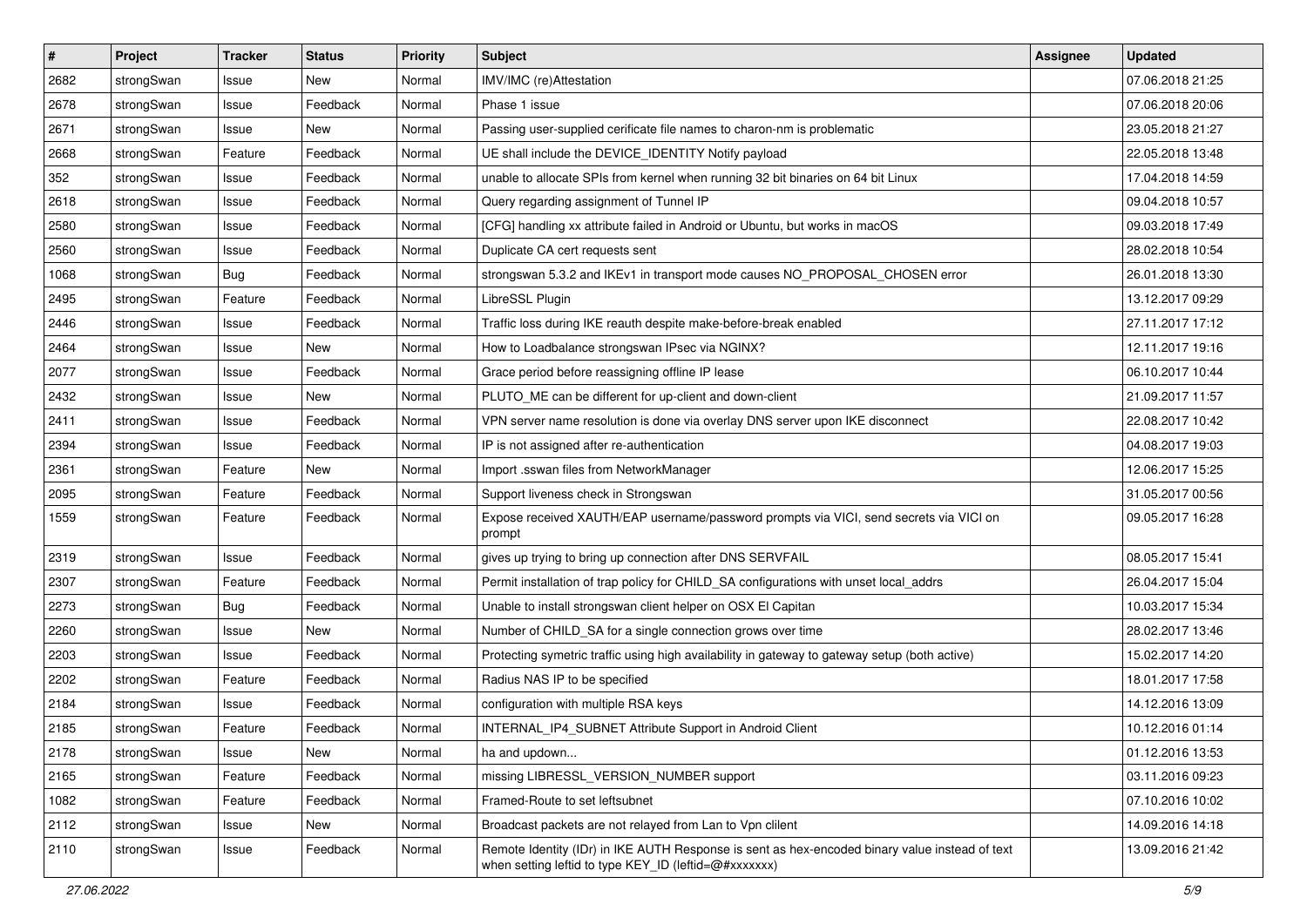| $\sharp$ | Project    | <b>Tracker</b> | <b>Status</b> | <b>Priority</b> | <b>Subject</b>                                                                                          | <b>Assignee</b> | <b>Updated</b>   |
|----------|------------|----------------|---------------|-----------------|---------------------------------------------------------------------------------------------------------|-----------------|------------------|
| 1506     | strongSwan | Feature        | Feedback      | Normal          | Enhance DoS protection to deny users that failed Authentication                                         |                 | 17.06.2016 14:31 |
| 1482     | strongSwan | Feature        | Feedback      | Normal          | Allow changing init_limit_half_open etc. at runtime by reloading strongswan.conf                        |                 | 26.05.2016 14:49 |
| 1456     | strongSwan | Issue          | Feedback      | Normal          | Missing Tunnel-Client-Endpoint & Tunnel-Server-Endpoint AVP in RADIUS Accounting Start/Stop<br>messages |                 | 11.05.2016 11:54 |
| 1422     | strongSwan | Issue          | Feedback      | Normal          | IKEv1: IKE_SA reauth vs. CHILD_SA rekey race prevents IKE_SA reauthentication in time                   |                 | 20.04.2016 15:06 |
| 1383     | strongSwan | Issue          | Feedback      | Normal          | How to limit the amount of the installed Child SAs                                                      |                 | 08.04.2016 11:20 |
| 1338     | strongSwan | Issue          | Feedback      | Normal          | problem with changing esp algorithm in strongswan                                                       |                 | 10.03.2016 18:23 |
| 1334     | strongSwan | Issue          | Feedback      | Normal          | Version 5.3.5, duplicated tunnel aftr IKE_SA rekeyed                                                    |                 | 10.03.2016 11:06 |
| 1289     | strongSwan | Issue          | New           | Normal          | HA plugin should sync last sent packet                                                                  |                 | 01.02.2016 13:59 |
| 1276     | strongSwan | Issue          | Feedback      | Normal          | Threading: ext-auth hook blocks any other connection attempt                                            |                 | 27.01.2016 12:28 |
| 1253     | strongSwan | Feature        | Feedback      | Normal          | Strongswan doesn't support CA bundles                                                                   |                 | 19.01.2016 11:23 |
| 1271     | strongSwan | Issue          | New           | Normal          | X.509 UTF-8 support                                                                                     |                 | 17.01.2016 14:39 |
| 930      | strongSwan | Feature        | New           | Normal          | Option to have non-sequential v6 roadwarrior addresses                                                  |                 | 12.01.2016 16:36 |
| 1251     | strongSwan | Feature        | <b>New</b>    | Normal          | FreeBSD HA                                                                                              |                 | 11.01.2016 22:01 |
| 1008     | strongSwan | Feature        | Feedback      | Normal          | FARP for IPv6                                                                                           |                 | 14.12.2015 20:59 |
| 162      | strongSwan | Feature        | Feedback      | Normal          | Submit ClusterIP patches mainline                                                                       |                 | 14.12.2015 20:43 |
| 1207     | strongSwan | Feature        | New           | Normal          | Add more than 2 hosts support to HA plugin and make it configurable                                     |                 | 08.12.2015 05:05 |
| 1157     | strongSwan | Issue          | Feedback      | Normal          | Message ID overflow RFC 5996 2.2                                                                        |                 | 12.10.2015 13:52 |
| 1000     | strongSwan | Feature        | Feedback      | Normal          | Raise ALERT_TS_MISMATCH in IKE V1                                                                       |                 | 09.09.2015 12:47 |
| 1081     | strongSwan | Feature        | New           | Normal          | Active/standby VPN Gateway Failover                                                                     |                 | 21.08.2015 22:01 |
| 1079     | strongSwan | Feature        | Feedback      | Normal          | Future Plans for firwall configuration equivalent under FreeBSD                                         |                 | 21.08.2015 15:58 |
| 973      | strongSwan | Issue          | New           | Normal          | IKEv2 dpd + auto=route + tunnel downtime cause additional CHILD_SAs                                     |                 | 29.05.2015 17:40 |
| 357      | strongSwan | Issue          | <b>New</b>    | Normal          | Lifetime in case of IKEv1                                                                               |                 | 18.05.2015 10:40 |
| 927      | strongSwan | Feature        | New           | Normal          | Charon: Implement route events and add an consumer in updown plugin                                     |                 | 11.04.2015 12:02 |
| 926      | strongSwan | Issue          | New           | Normal          | HA: resync errors when a node is joining a cluster                                                      |                 | 10.04.2015 15:05 |
| 923      | strongSwan | Issue          | New           | Normal          | MOBIKE not working on HA cluster                                                                        |                 | 09.04.2015 09:46 |
| 87       | strongSwan | Feature        | New           | Normal          | IPsec Multicast Support                                                                                 |                 | 19.12.2014 14:20 |
| 777      | strongSwan | Issue          | New           | Normal          | column length in attributes table of strongswan database is too short                                   |                 | 25.11.2014 20:46 |
| 766      | strongSwan | Feature        | New           | Normal          | Make retransmit settings tunable by connection                                                          |                 | 14.11.2014 10:02 |
| 746      | strongSwan | Feature        | New           | Normal          | Different radius server(s) for accounting                                                               |                 | 22.10.2014 12:23 |
| 730      | strongSwan | Issue          | New           | Normal          | NAT-NAT fallback                                                                                        |                 | 09.10.2014 12:40 |
| 702      | strongSwan | Issue          | New           | Normal          | ipsec route mode, Strongswan as responder may result collsion in INIT exchange. and ike                 |                 | 12.09.2014 16:34 |
| 697      | strongSwan | Issue          | New           | Normal          | HA: nodes fail to sync data because of UDP packet drops                                                 |                 | 09.09.2014 14:29 |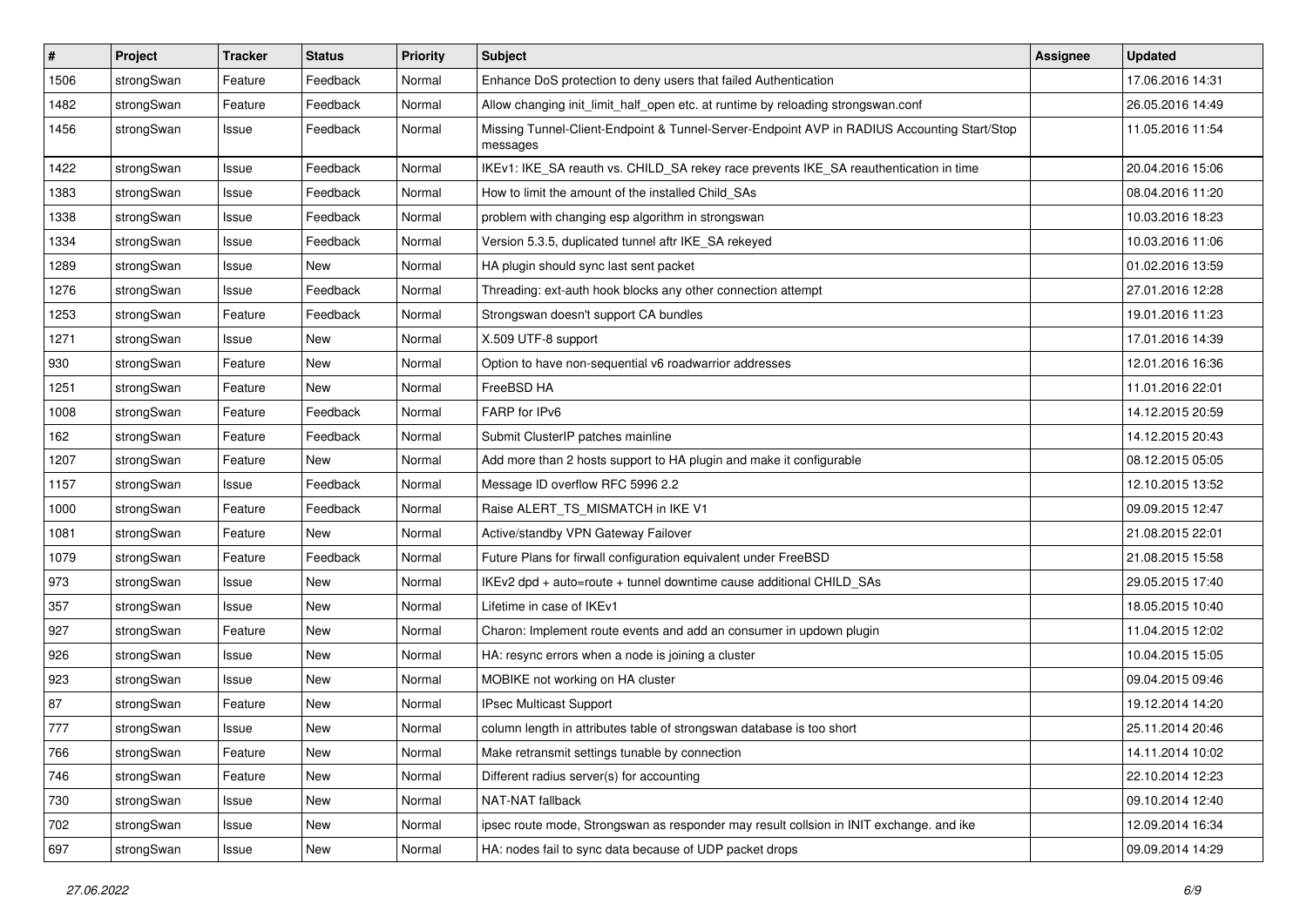| $\vert$ # | Project    | <b>Tracker</b> | <b>Status</b> | Priority | Subject                                                                                                  | <b>Assignee</b>          | <b>Updated</b>   |
|-----------|------------|----------------|---------------|----------|----------------------------------------------------------------------------------------------------------|--------------------------|------------------|
| 541       | strongSwan | Issue          | New           | Normal   | List of servers in client config (Failover)                                                              |                          | 13.08.2014 15:10 |
| 645       | strongSwan | Feature        | New           | Normal   | Support HeapAlloc() and friends in leak-detective                                                        |                          | 10.07.2014 15:12 |
| 644       | strongSwan | Feature        | New           | Normal   | Non-monolithic Windows build                                                                             |                          | 10.07.2014 15:12 |
| 643       | strongSwan | Feature        | New           | Normal   | CNG/Bcrypt native Windows crypto plugin                                                                  |                          | 10.07.2014 15:12 |
| 642       | strongSwan | Feature        | New           | Normal   | Windows Named Pipe stream and service                                                                    |                          | 10.07.2014 15:11 |
| 641       | strongSwan | Feature        | New           | Normal   | kernel-iph virtual IP support and IKE routing lookups ignoring IPsec routes                              |                          | 10.07.2014 15:11 |
| 640       | strongSwan | Feature        | New           | Normal   | Provide an init_once() abstraction layer                                                                 |                          | 10.07.2014 15:10 |
| 522       | strongSwan | Issue          | <b>New</b>    | Normal   | Mac OS X native application won't update network interface for DNS lookups                               |                          | 08.07.2014 10:23 |
| 628       | strongSwan | Issue          | New           | Normal   | Windows Phone 8.1 - Certificate Pattern Matching                                                         |                          | 30.06.2014 14:06 |
| 619       | strongSwan | Issue          | New           | Normal   | pki --issue should have an --out option                                                                  |                          | 15.06.2014 00:26 |
| 312       | strongSwan | Feature        | New           | Normal   | Feature Request: Option to limit or disable sending of ADDITIONAL_*_ADDRESS list for MOBIKE<br>Responder |                          | 13.03.2013 19:19 |
| 215       | strongSwan | Feature        | <b>New</b>    | Normal   | strongswan NetworkManager plugin: make the "normal" ipsec configuration usable                           |                          | 12.08.2012 04:47 |
| 542       | strongSwan | Issue          | Feedback      | Normal   | Nesting tunnels                                                                                          | Andreas<br>Steffen       | 07.03.2014 09:22 |
| 404       | strongSwan | Issue          | Feedback      | Normal   | TNC: Update HowTos and implement some compilation flag checking                                          | Andreas<br>Steffen       | 10.09.2013 13:58 |
| 2494      | strongSwan | Issue          | Feedback      | Normal   | Problems With 64bit Slot IDs With Pkcs11 Plugin                                                          | Jordan Hrycaj            | 12.12.2017 16:03 |
| 2493      | strongSwan | Issue          | Feedback      | Normal   | Pkcs11 Plugin Returns w/Bogus Return Code                                                                | Jordan Hrycaj            | 12.12.2017 15:58 |
| 960       | strongSwan | Feature        | Feedback      | Normal   | Raise ALERT_PROPOSAL_MISMATCH_IKE in IKE V1                                                              | Martin Willi             | 30.08.2017 09:05 |
| 1165      | strongSwan | Issue          | New           | Normal   | StrongSwan Virtual Ip problem                                                                            | Martin Willi             | 19.10.2015 23:59 |
| 456       | strongSwan | Bug            | Feedback      | Normal   | StrongSwan client for OS X crashes                                                                       | Martin Willi             | 21.03.2014 12:16 |
| 129       | strongSwan | Feature        | Assigned      | Normal   | Relations between ike/child/peer_cfg                                                                     | Martin Willi             | 06.02.2012 10:50 |
| 3606      | strongSwan | Issue          | Feedback      | Normal   | Using ipsec tunnel from "foreign" subnet                                                                 | Noel Kuntze              | 26.10.2020 12:23 |
| 3680      | strongSwan | Issue          | Feedback      | Normal   | How to unload a paritcular certificate from strongswan.                                                  | Tobias<br><b>Brunner</b> | 27.01.2021 09:28 |
| 3673      | strongSwan | Issue          | Feedback      | Normal   | IKEv2/IPSec MSCHAPv2 fails on Android 11 (API 30).                                                       | Tobias<br><b>Brunner</b> | 17.01.2021 07:25 |
| 3668      | strongSwan | Issue          | Feedback      | Normal   | Configuring the strongSwan Helm chart on openshift                                                       | Tobias<br><b>Brunner</b> | 07.01.2021 16:33 |
| 3665      | strongSwan | Issue          | Feedback      | Normal   | When there is data flow, the VPN tunnel will not automatically connect                                   | Tobias<br><b>Brunner</b> | 05.01.2021 16:26 |
| 3636      | strongSwan | Issue          | Feedback      | Normal   | Tor behind VPN                                                                                           | Tobias<br><b>Brunner</b> | 23.11.2020 14:09 |
| 3620      | strongSwan | Issue          | Feedback      | Normal   | L2TP/IPSEC ipsec.conf setting                                                                            | Tobias<br><b>Brunner</b> | 12.11.2020 10:14 |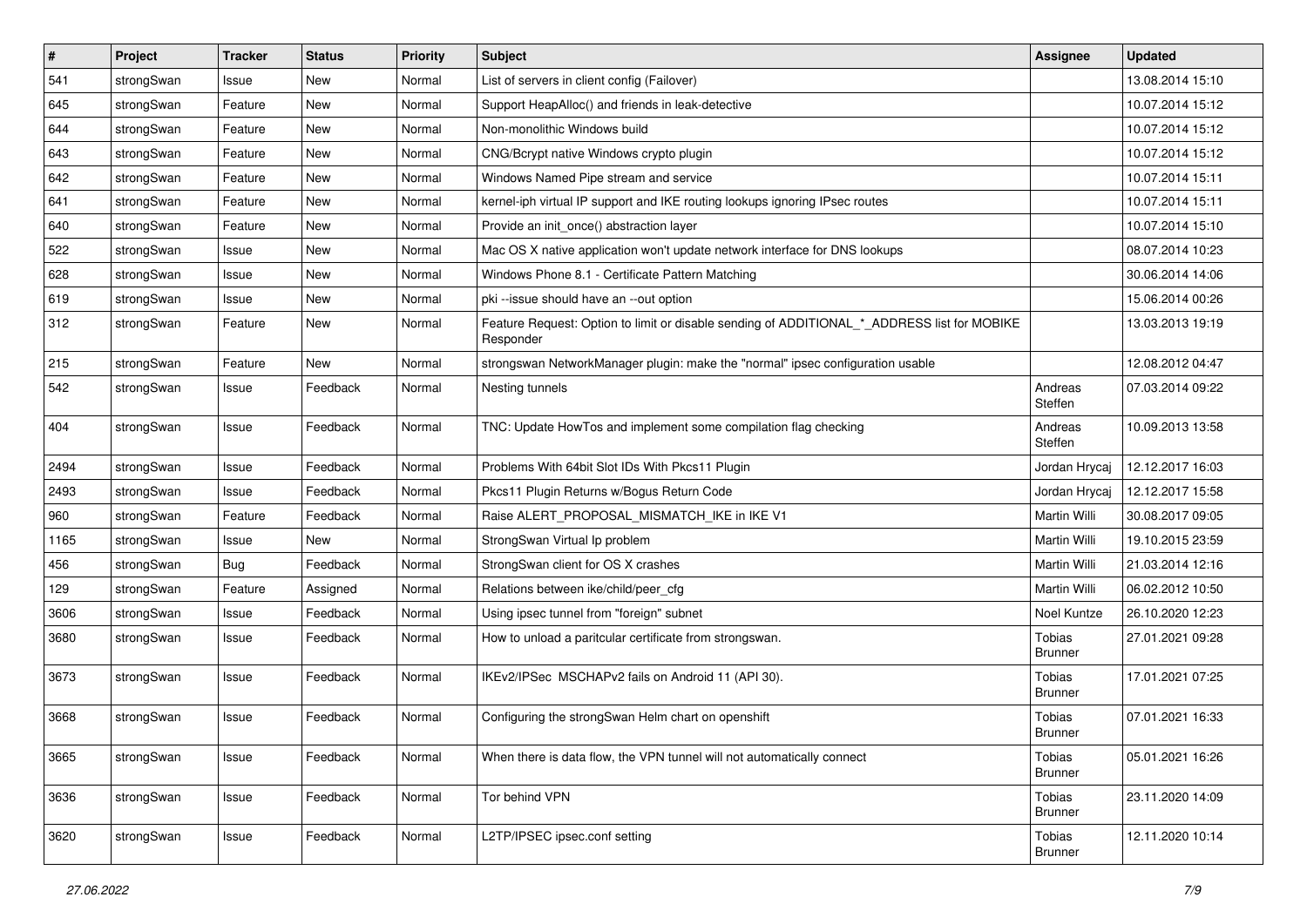| $\sharp$ | Project    | <b>Tracker</b> | <b>Status</b> | <b>Priority</b> | <b>Subject</b>                                                                      | <b>Assignee</b>          | <b>Updated</b>   |
|----------|------------|----------------|---------------|-----------------|-------------------------------------------------------------------------------------|--------------------------|------------------|
| 3594     | strongSwan | Issue          | Feedback      | Normal          | How to see the traffic at ESP in UDP SPIs and forwarding rule                       | Tobias<br><b>Brunner</b> | 15.10.2020 13:57 |
| 3584     | strongSwan | Issue          | Feedback      | Normal          | Separate ipsec.conf file per conn and separate ipsec.secrets file per conn          | Tobias<br><b>Brunner</b> | 30.09.2020 17:06 |
| 3560     | strongSwan | Issue          | Feedback      | Normal          | PSK tunnel working - Cert fails with fragmention errors                             | Tobias<br><b>Brunner</b> | 11.09.2020 14:15 |
| 3291     | strongSwan | Issue          | Feedback      | Normal          | IPSec IKEv2 Client to VPN service 2                                                 | Tobias<br><b>Brunner</b> | 16.08.2020 12:58 |
| 2189     | strongSwan | Feature        | Assigned      | Normal          | Support RFC 8229: TCP Encapsulation of IKE and IPsec Packets                        | Tobias<br><b>Brunner</b> | 05.06.2020 19:48 |
| 3341     | strongSwan | <b>Bug</b>     | Feedback      | Normal          | Application Icon missing on firestick 4K                                            | Tobias<br><b>Brunner</b> | 20.02.2020 09:31 |
| 482      | strongSwan | Issue          | Feedback      | Normal          | NAT-NAT connection                                                                  | Tobias<br>Brunner        | 09.10.2014 12:37 |
| 693      | strongSwan | Feature        | Feedback      | Normal          | Time policy for roadwarrior                                                         | Tobias<br><b>Brunner</b> | 02.09.2014 11:06 |
| 552      | strongSwan | Issue          | Feedback      | Normal          | move pki tool to ipsecdir                                                           | Tobias<br><b>Brunner</b> | 14.04.2014 13:52 |
| 268      | strongSwan | Feature        | Feedback      | Normal          | support for ssh keypairs in strongswan network-manager plugin                       | Tobias<br><b>Brunner</b> | 19.02.2014 15:13 |
| 462      | strongSwan | Issue          | Feedback      | Normal          | strongswan android app can not use on android 4.4 OS                                | Tobias<br><b>Brunner</b> | 06.01.2014 13:07 |
| 420      | strongSwan | Feature        | Feedback      | Normal          | Add more of the verbs that were supported by pluto to the updown plugin             | Tobias<br><b>Brunner</b> | 11.10.2013 07:56 |
| 359      | strongSwan | Issue          | Feedback      | Normal          | <b>Mediation Server Connection</b>                                                  | Tobias<br><b>Brunner</b> | 16.07.2013 16:25 |
| 243      | strongSwan | Feature        | Feedback      | Normal          | Configure routing table in peer                                                     | Tobias<br><b>Brunner</b> | 23.05.2013 20:03 |
| 309      | strongSwan | Feature        | Feedback      | Normal          | Problem with Network Aliases for charon.interfaces_ignore and charon.interfaces_use | Tobias<br><b>Brunner</b> | 21.03.2013 19:32 |
| 302      | strongSwan | <b>Bug</b>     | Feedback      | Normal          | No matching outbound IPsec policy                                                   | Tobias<br><b>Brunner</b> | 01.03.2013 12:19 |
| 173      | strongSwan | Feature        | Assigned      | Normal          | Support for IP address ranges in traffic selectors                                  | Tobias<br><b>Brunner</b> | 14.06.2012 11:31 |
| 3613     | strongSwan | Issue          | Feedback      | Low             | Load-test jobs scheduled after tunnels are terminated                               |                          | 28.10.2020 12:06 |
| 3457     | strongSwan | Feature        | New           | Low             | user-friendly pkcs11 certificate selection                                          |                          | 22.05.2020 12:52 |
| 3456     | strongSwan | Feature        | New           | Low             | move to github/gitlab                                                               |                          | 22.05.2020 12:27 |
| 3276     | strongSwan | Feature        | Feedback      | Low             | N1 MODE CAPABILITY                                                                  |                          | 21.11.2019 16:49 |
| 3244     | strongSwan | Feature        | New           | Low             | eap-peap on android                                                                 |                          | 04.11.2019 10:17 |